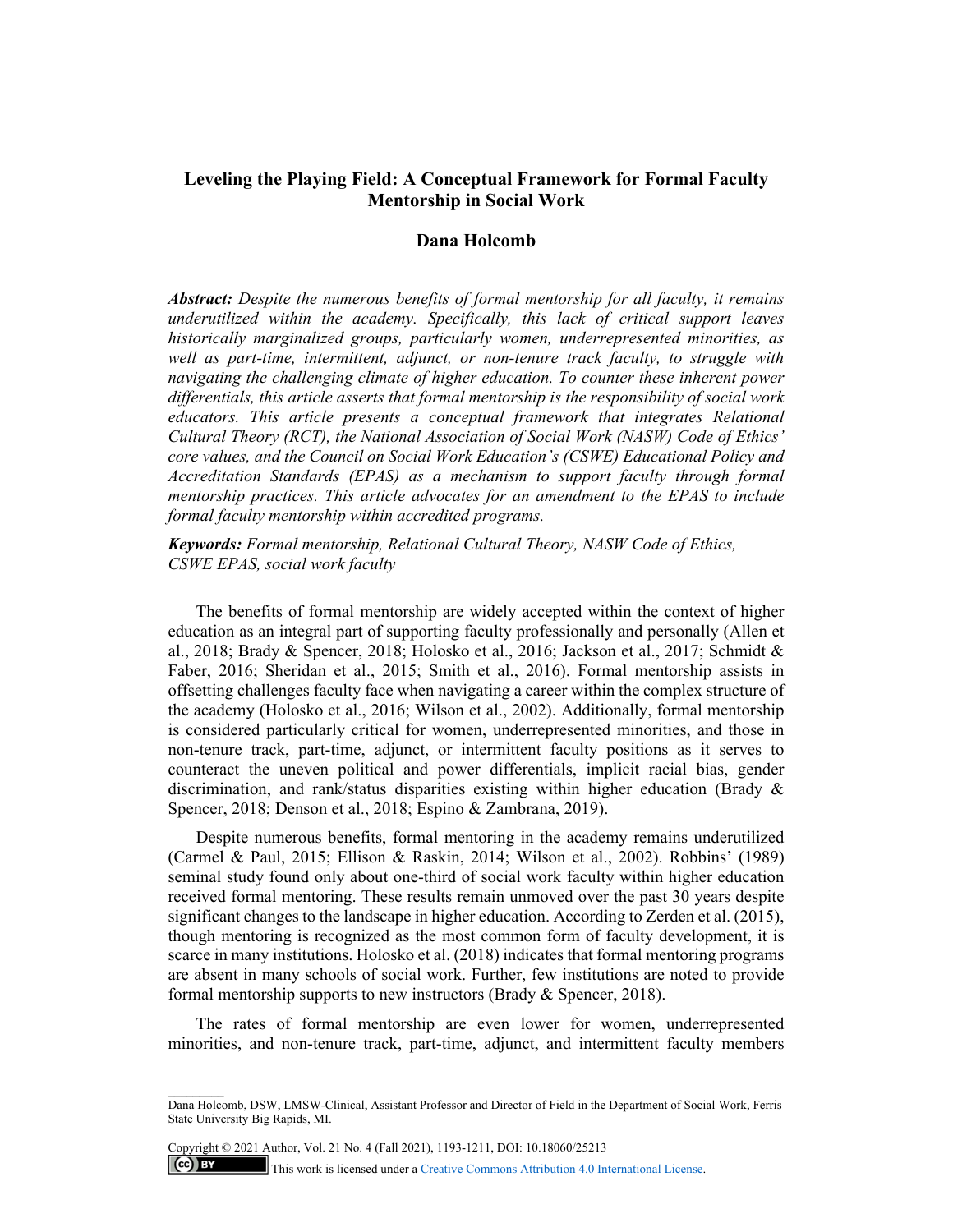despite the benefits being significantly greater (Allen et al., 2018; Brady & Spencer, 2018; Clark et al., 2011; Denson et al., 2018; Espino & Zambrana, 2019; Holosko et al., 2016; Hoyt et al., 2008; Simon et al., 2004; Sorkness et al., 2017; Tower et al., 2015; Webber, 2018; Webber & Rogers, 2018; Zambrana et al., 2015). Without formal mentorship supports, these faculty groups often experience significant barriers when transitioning to the academy and may experience further marginalization (Pifer et al., 2019; Ronfeldt & McQueen, 2017; Sanders, 2011; Staniforth & Harland, 2006). Numerous studies note women disproportionately face challenges related to isolation, sexual discrimination, work-life imbalances due to caregiving responsibilities, and gender bias within teaching evaluations and research agendas (Denson et al., 2018; Holosko et al., 2016; Rivera & Tilcski, 2019; Webber, 2018). A substantial body of literature illustrates the challenges underrepresented minority faculty members face navigating implicit racial bias, feelings of otherness, and inequitable political power structures that are based on exclusion (Chadiha et al., 2014; Denson et al., 2018; Espino & Zambrana, 2019). Finally, despite a substantial increase in and reliance on non-tenure track faculty, this population often experiences feelings of isolation, a lack of understanding related to institutional and performance expectations, and a sense of disenfranchisement when expressing their views in department and institutional governance (Clark et al., 2011; Fagan-Wilen et al., 2006; Hoyt et al., 2008; Shobe et al., 2014).

Social workers are called to be a voice for those who are marginalized by actively working to dismantle systems of oppression. Likewise, social workers are strong advocates for equity and justice within all practice settings. Challenging systems of oppression is particularly important in the academy as the purpose of social work education is to promote human and community well-being. As such, the purpose of this article is to respond to these disparities within the academy through the presentation of a conceptual framework for formal faculty mentorship that integrates principles of Relational Cultural Theory (RCT), the core values espoused in the National Association of Social Work (NASW) Code of Ethics, and the purpose of social work education as identified in the Council on Social Work Education's (CSWE) Educational Policy and Accreditation Standards (EPAS). An argument is made that formal mentorship is a responsibility of the professoriate and as such social work educators should advocate for formal mentorship practices within their respective institutions to rectify inherent disparities amongst faculty members. To underscore the importance of formal mentorship, this conceptual framework is presented. One consideration of its implementation may be to amend the EPAS to include a provision for formal faculty mentorship.

The topic of formal mentorship is vast in nature and the scope of this article cannot serve to address all areas. It is beyond this article's scope to operationalize how institutions should create or implement formal mentoring programs. Also, it is beyond the scope of this article to quantify or prescribe specific mentorship curricula. Decisions related to developing, implementing, and evaluating such endeavors should be explored on an institutional level as each has unique needs, challenges, goals, available resources, and a diverse set of campus and community climates to consider. Finally, this article uses RCT as a theoretical framework, though there are numerous theories and constructs that could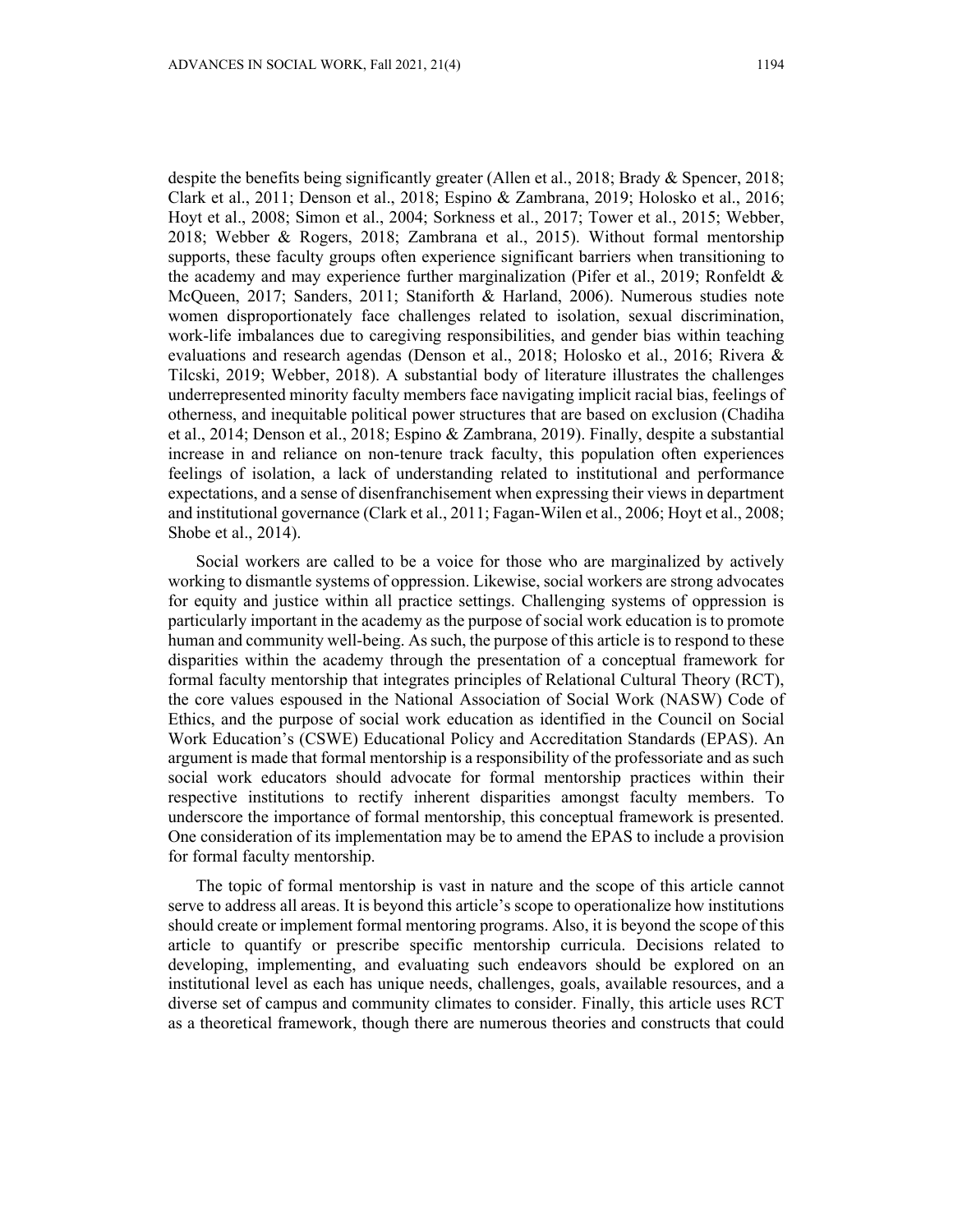be applied in developing formal faculty mentorship practices. To understand the topic of formal mentorship in the academy further, an overview of the literature is presented.

#### **Literature Review**

Despite substantial research on the positive benefits of formal faculty mentorship within the academy, these programs remain underutilized in higher education (Carmel  $\&$ Paul, 2015; Ellison & Raskin, 2014; Wilson et al., 2002). This literature review explores four major themes reflected in the research: a) The various concepts of mentorship; b) the benefits associated with mentorship for all faculty, faculty from marginalized backgrounds and institutions; c) the importance of fit between the mentor and mentee; and d) the challenges of implementing and sustaining formal mentorship practices. Gaps in the literature are also explored.

## **Concepts of Mentorship**

There has been a lack of consistent definition and conceptualization of mentoring (Schmidt & Faber, 2016). For example, Schmidt and Faber (2016) conducted a systematic literature review and identified over 50 varying definitions of mentoring. Some definitions focus on roles and functions involved in mentoring, others concentrate on the mentors' responsibilities, while still others explore the structural considerations of developing such a relationship.

This lack of consensus has been noted in social work and other fields in academia (Muschallik & Pull, 2016). According to a mixed-methods study conducted by Zerden et al. (2015), the term faculty development and mentoring are often used interchangeably and though related, are different. Despite the lack of an exact definition, researchers widely agree on the basic principles (Muschallik & Pull, 2016). The consensus in the field is that mentors contribute to the mentee's overall achievement and acquisition of knowledge, provide emotional and psychological support, and engage to ensure professional development (Schmidt & Faber, 2016).

It is critical to reach an agreed-upon definition of formal mentorship. Without a clear definition, barriers to studying formal mentorship, understanding the intricate nature of these relationships, and developing best practices will persist. As such, the definition of formal mentorship for purposes of this article is two-fold. First, formal mentorship is considered to be a relationship where a more experienced mentor acts as a guide for a less experienced mentee by providing the mentee with career relevant support and advice (Muschallik & Pull, 2016). Further, formal mentorship includes the provision of emotional and psychological support as well as increasing the mentees; level of knowledge to ensure professional development (Schmidt & Faber, 2016). These areas of formal mentorship serve as the guiding principles of formal mentorship and were intentionally selected for this article as each focus on relationship building through providing connection and guidance to faculty as they navigate the inherent challenges of the academy.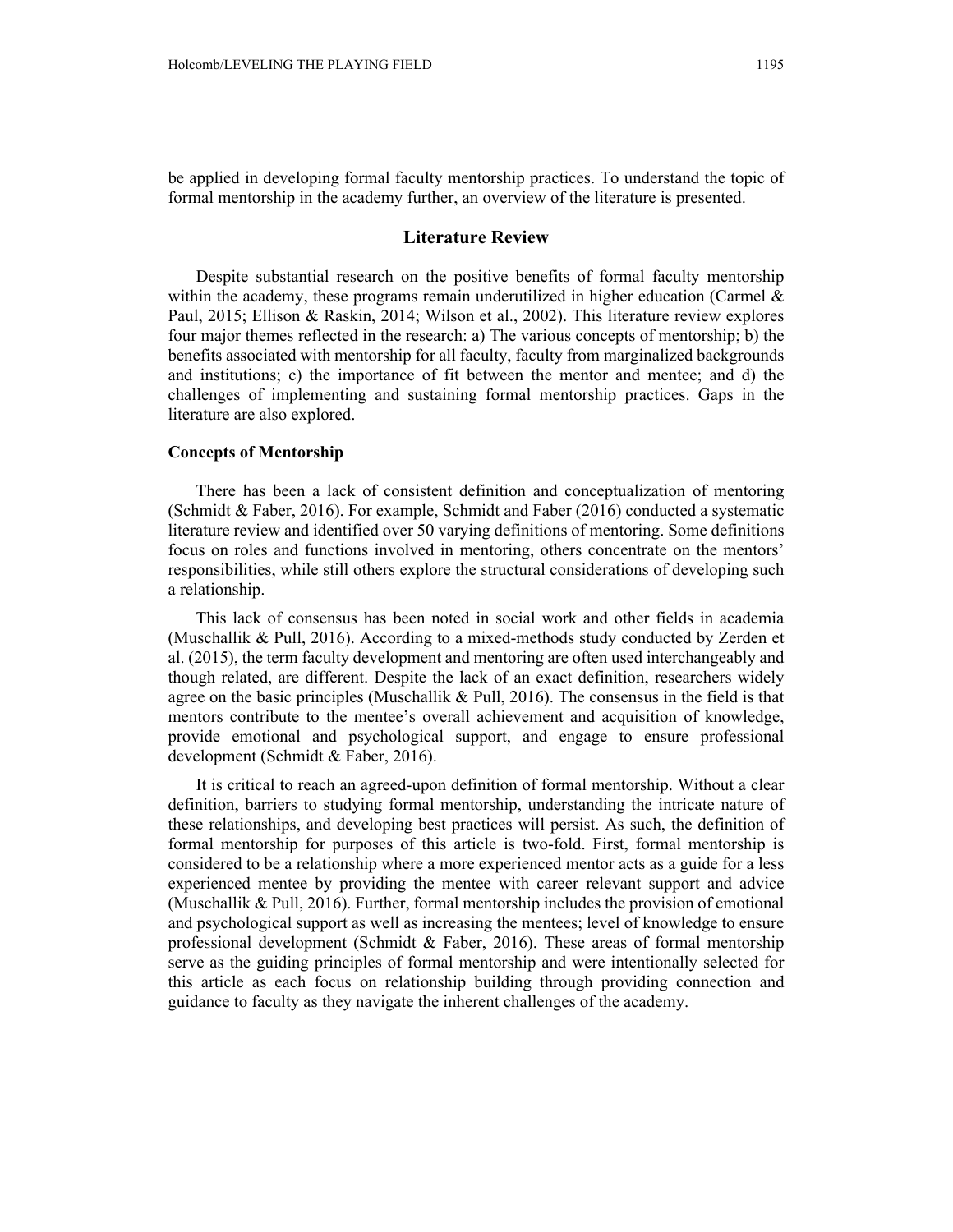### **Benefits of Formal Mentorship**

The benefits of formal mentoring have been extensively studied. For example, Brady and Spencer (2018) indicate mentorship helps to orient and include new faculty members. Faculty members who participate in formal mentoring report higher levels of collegiality and commitment to departmental and institutional relationships and experience more satisfaction with the promotion and tenure process (Jackson et al., 2017; Schmidt & Faber, 2016). In a quantitative meta-analysis of literature related to formal mentoring relationships, Allen et al. (2004) found the presence of formal mentoring to be positively related to an increase in salary level, promotion rates, and job satisfaction.

Additional benefits of formal mentoring include having a designated person to provide support and direction, becoming acclimated to the university system, and receiving help with course and curriculum development (Brady & Spencer, 2018; Schmidt & Faber, 2016). In a qualitative study that focused on informal interviews, document analysis, and participant observation, Smith et al. (2016) found that formal mentoring increased participants' social collaboration, reduced anxiety and isolation, and led to shared responsibilities for faculty projects. Mentoring assists faculty members in prioritizing and obtaining work-life balance as well as gaining moral and psychological support (Schmidt & Faber, 2016). Further benefits for faculty include a clearer direction for scholarly endeavors, an increase in research confidence, and an overall increase in career recognition (Eby et al., 2008; Schmidt & Faber, 2016; Sheridan et al., 2015). Junior-level faculty benefit from formal mentorship whereas mid and later career faculty often find personal satisfaction from serving as a mentor (Schmidt & Faber, 2016; Webber & Rogers, 2018). Given the substantial benefits to faculty who participate in formal mentoring, it is imperative that the professoriate engage in these supportive practices. Such practices should be embraced within social work departments and the larger institutional structure.

## *Impact of Formal Mentorship on Faculty from Marginalized Backgrounds*

Substantial literature indicates formal mentoring is particularly important for women, underrepresented minority faculty, and those who are in non-tenure track, part-time, adjunct, or intermittent positions. Women are more likely to report lower satisfaction within the academy, have a shorter career trajectory, struggle with feelings of isolation and sexual discrimination, and have difficulties in balancing their work and personal life (Holosko et al., 2016; Webber, 2018). Women are also disproportionately represented in non-tenure or part-time professoriate positions and often women and minorities receive less mentoring compared to their white male counterparts (Sorkness et al., 2017; Webber & Rogers, 2018). Research indicates women benefit from access to female mentors as there is often a shared lived experience related to issues of access, sexism, and discriminatory or oppressive organizational cultures that are disproportionately punitive towards women (Simon et al., 2008). Formal mentorship has been noted to provide supports to alleviate many of these stressors (Denson et al., 2018). Formal mentorship for women has proven critical in aiding female faculty to navigate the gender biases that exist within the academy, providing a safe space to have honest discussions around these barriers, and to support women in challenging these noticeable power imbalances (Alvarez & Lazzari, 2016).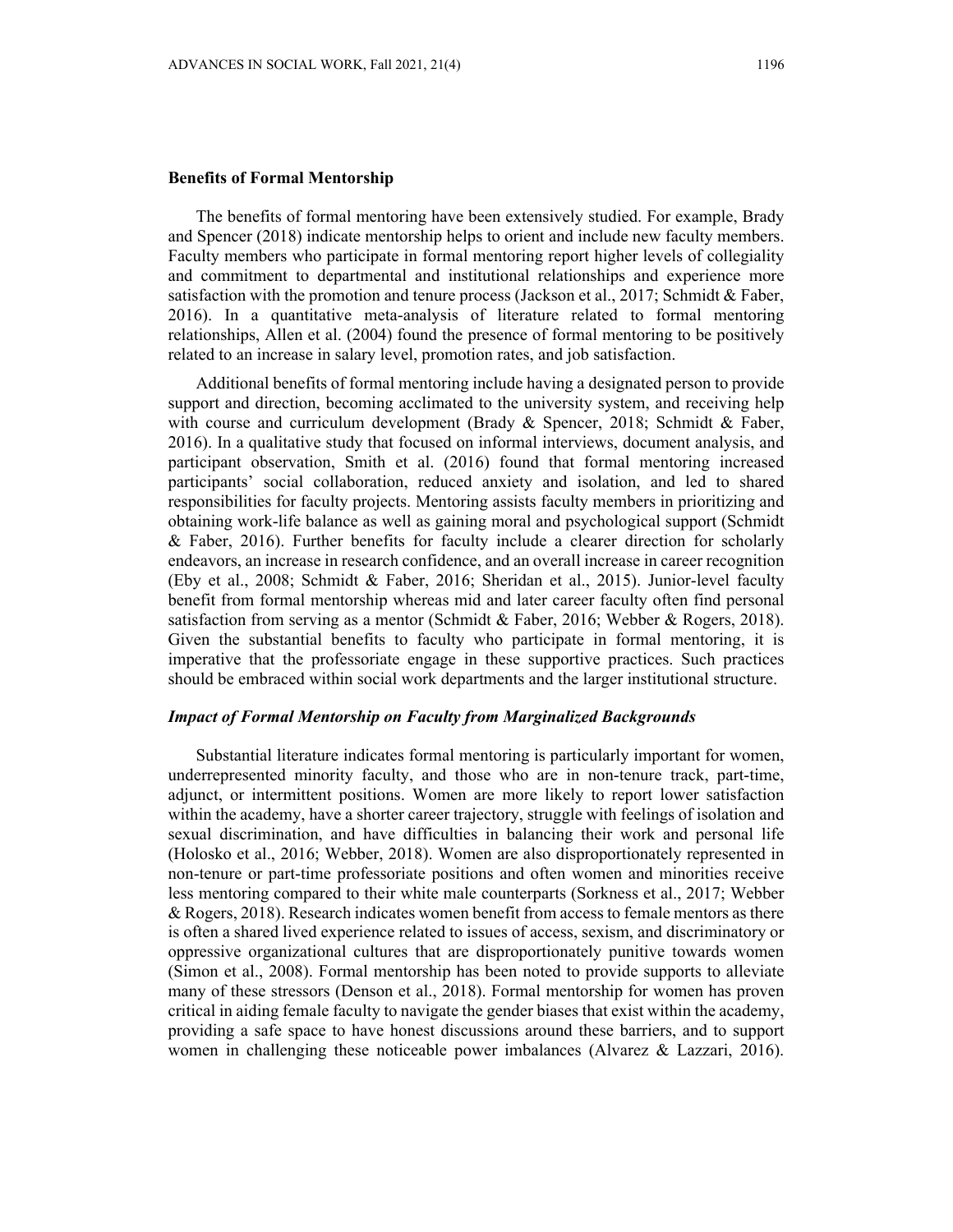Finally, formal mentorship has been identified as a supportive mechanism to lessen the career impediments within institutions for women (Tower et al., 2015).

Formal mentoring is beneficial for underrepresented minority faculty members as it provides skills and knowledge on how to navigate implicit racial bias and political power structures based on concepts of exclusion often found in the academy, particularly in predominantly white institutions (Espino & Zambrana, 2019). Formal mentoring relationships amongst faculty of color are critical as underrepresented minority members benefit from a space to share their lived experiences regarding prejudice and discrimination (Chadiha et al., 2014). Mentors of color transfer knowledge on the institutional norms and behaviors, means to access social capital, impart information on how to navigate systems of oppression, acknowledge feelings of isolation, and address issues related to the hidden agenda found within higher education (Espino & Zambrana, 2019; Zambrana et al., 2015).

This mentoring support is particularly important for women of color. Davis (2009) describes formal mentorship for African American women as critical to achieving promotion, being socialized to formal and informal norms, and in reducing barriers that allow for advancement into administrative and leadership positions. However, this type of mentorship often does not occur and despite the significant benefits, minority faculty members receive even less formal mentorship compared to their white counterparts (Sorkness et al., 2017; Webber & Rogers, 2018). Access to mentors of the same racial or ethnic background is often impossible as there are a limited number of minority faculty within positions of leadership, particularly women of color (Denson et al., 2018; Simon et al., 2004; Zambrana et al., 2015). Across higher education, only 16% of full professors belong to an underrepresented minority group meaning that even when mentoring is present, these faculty are often mentored by white colleagues (Denson et al., 2018). While mentorship can still be helpful, there may be difficulties with mentors relating to the experience of mentees based on differences in racial/ethnic background (Espino & Zambrana, 2019). To combat these challenges, and to increase effective mentorship practices, evidence-based cultural awareness training and skill development is critical to provide for mentors of all races and ethnicities (Byars-Winston et al., 2018; National Center for Faculty Development and Diversity, n.d.; National Institute of General Medical Science, 2020).

Finally, formal mentorship for non-tenure track, part-time, adjunct, and intermittent faculty is also crucial, though these faculty receive significantly less mentorship support when compared to their tenure-track and tenured faculty counterparts. An exploratory survey conducted by Hoyt et al. (2008) found that only 19% of the adjunct faculty participants surveyed were assigned formal faculty mentors. In another exploratory survey, Clark et al. (2011) indicated that approximately 29% of social work programs provide formal mentoring to adjunct faculty. This lack of formal support has significant implications for the quality of teaching in higher education as there has been a shift in the culture of the academy to use more part-time and non-tenure track positions to fill teaching loads (Brady & Spencer, 2018; Webber & Rogers, 2018).

Non-tenure track faculty members often express difficulties understanding the curriculum, course structure, and overall progression or scaffolding of courses (Clark et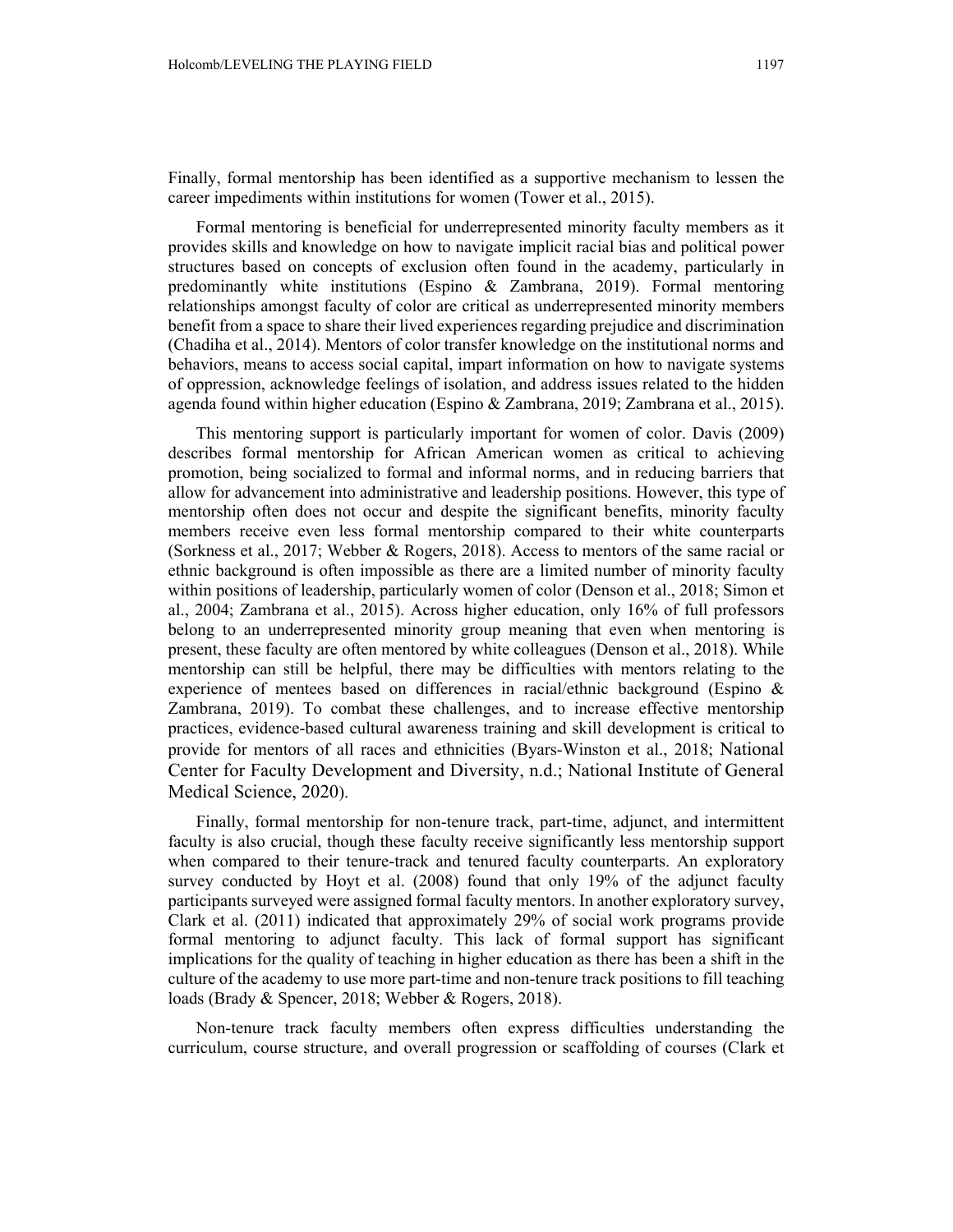al., 2011). Further, non-tenure track faculty often indicate being unclear about the policies and procedures of the university and lack a sound understanding of various teaching pedagogies (Clark et al., 2011). Shobe et al. (2014) note non-tenure track faculty members repeatedly experience poor working conditions such as not having an office phone, desk, or workspace. Non-tenure track faculty report increased feelings of isolation from colleagues and the overall institutional environment and are often alienated from discussions around change or governance (Fagan-Wilen et al., 2006).

Much research has been conducted on the critical function of non-tenure track faculty within the academy. However, despite the vital need for non-tenure track faculty, there are limited supports provided that demonstrate a commitment to their contribution within departments and higher education institutions. Formal mentorship is a critical step towards supporting and valuing non-tenure track, adjunct, part-time, and intermittent faculty and can serve to alleviate many of the issues noted (Clark et al., 2011; Fagan-Wilen et al., 2006; Hoyt et al., 2008; Shobe et al., 2014). Given the profession's ethical commitment to social justice, equity, and inclusivity, it is critical to provide this group of faculty members with the formal mentorship supports necessary to feel respected and valued.

## *Institutional Benefits*

Not only are there benefits of mentoring to faculty members, but these also extend to the institutions themselves. Institutions benefit when there are intentional investments made in formal mentoring practices to assist all faculty members in achieving a work-life balance (Jackson et al., 2017). Institutional benefits of formal mentorship include higher rates of faculty recruitment, retention, and commitment to their institution which culminate in an overall richer environment for students (Allen et al., 2004; Miller et al., 2016; Sheridan et al., 2015). An additional benefit of formal mentorship includes enhancing faculty diversity (Chadiha et al., 2014; Sheridan et al., 2015). This increase in diversity is noted to extend to retaining faculty and students of color, as well as enrolling higher numbers of underrepresented minority students (Chadiha et al., 2014). Having a diverse faculty prepares students for participation in an increasingly diverse society and workforce (Chadiha et al., 2014). An increase in prestige indicators, such as program rankings and attracting quality students, are also noted as an institutional benefit of formal mentoring (Miller et al., 2016). Overall, institutional climate, work environment, and scholarship productivity is noted to be higher when mentoring is present (Gilroy, 2004; Schmidt  $\&$ Faber, 2016).

To successfully implement mentoring practices, institutions must create a culture that encourages and promotes mentoring (Chadiha, et al., 2014; Espino & Zambrana, 2019; Pifer et al., 2019; Salinas et al., 2020). Institutions must be committed to facilitating multiple mentoring opportunities and building support mechanisms to ensure individual and organizational success (Sheridan et al., 2015). Further, institutions must have appropriate infrastructure supports that align mentoring relationship goals with institutional goals as well as clear mechanisms in place to match mentors and mentees (Sheridan et al., 2015).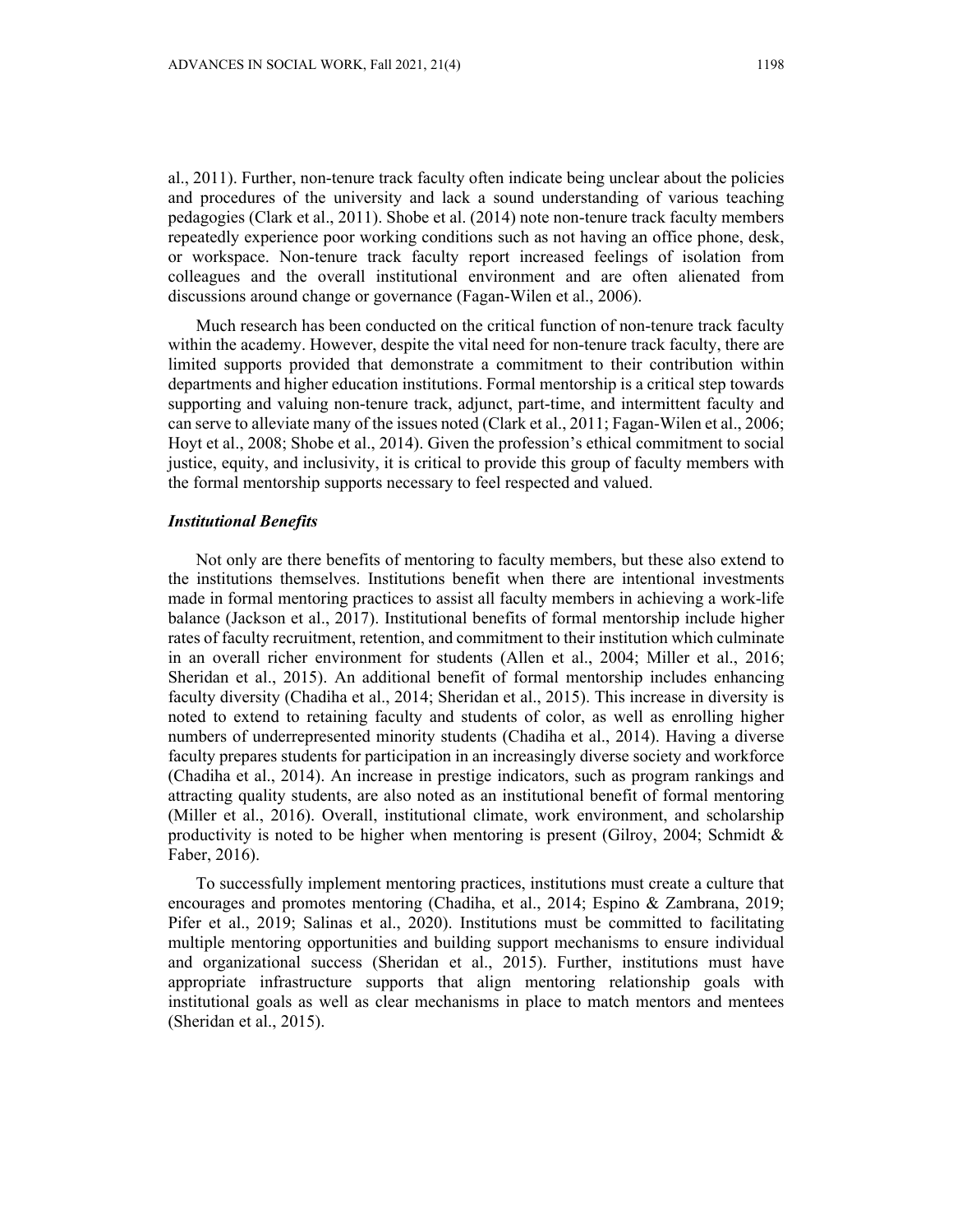#### **The Importance of Fit**

In addition to institutions having clear structures in place to support formal mentorship programs, arguably the most important predictor of success is the match between mentor and mentee. Ragins et al. (2000) state that while dysfunctional and harmful mentoring relationships are not the norm, there is potential for these challenges to arise. While serious issues are uncommon, some mentoring relationships are described as only marginally satisfying and at times challenges from the mentor's personal life can spill into the relationship, causing dissatisfaction on the part of the mentee (Ragins et al., 2000).

When engaging in formal mentorship relationships, it is critical to address any challenges related to hierarchy or superiority. Angelique et al. (2002) assert that mentoring relationships can lead to replaying dominant, hierarchical power structures found in the workplace. Concerns have been raised regarding the dyadic relationships formed in mentorship (Waddle et al., 2016). It is critical to be mindful of the expectations around formal mentorship as some mentors may take advantage of a mentee by having unrealistic expectations of the relationship, place excessive time demands on the mentee, or engage in inappropriate sexual relationships (Angelique et al., 2002).

To promote the best mentor-mentee match, Allen et al. (2004) suggest that mentors focus on providing career and psychosocial supports which encompasses a more holistic relational approach. Bozeman et al. (2008) also adds that aligning mentor and mentee expectations, preferences, communication, learning styles, and personality types are critical in assuring a good fit. Without this, mentees may experience increased levels of stress which decreases the positive impact formal mentorship can have.

## **Challenges of Implementing and Sustaining Formal Mentorship Practices**

Despite the multi-faceted benefits of mentoring, there are several obstacles to implementing and sustaining these practices within academia. There is often a lack of institutional support and resources to implement sustainable formal mentoring programs (Sheridan et al., 2015). Institutions are facing financial challenges leading to deep department budget cuts (Pifer et al., 2019). Due to these budget constraints, tenure-line positions may not be replaced when a faculty member leaves the institution, is promoted, transitions to a new position, or retires. This might decrease the number of experienced faculty at an institution to serve in a mentor role.

Institutions often lack a methodological approach to mentoring that is individualized and collaborative (Zerden et al., 2015). Frequently, there is no prescribed curriculum for mentors, and some mentors struggle to adequately provide help to underrepresented scholars (Lewis et al., 2017). Mentors often lack awareness of their own privilege and may not know how to connect with those from a diverse population (Lewis et al., 2017). Further, mentoring check-ins and meetings can be difficult due to scheduling conflicts, particularly if the faculty member being mentored is part-time and not on campus during traditional hours (Brady & Spencer, 2018).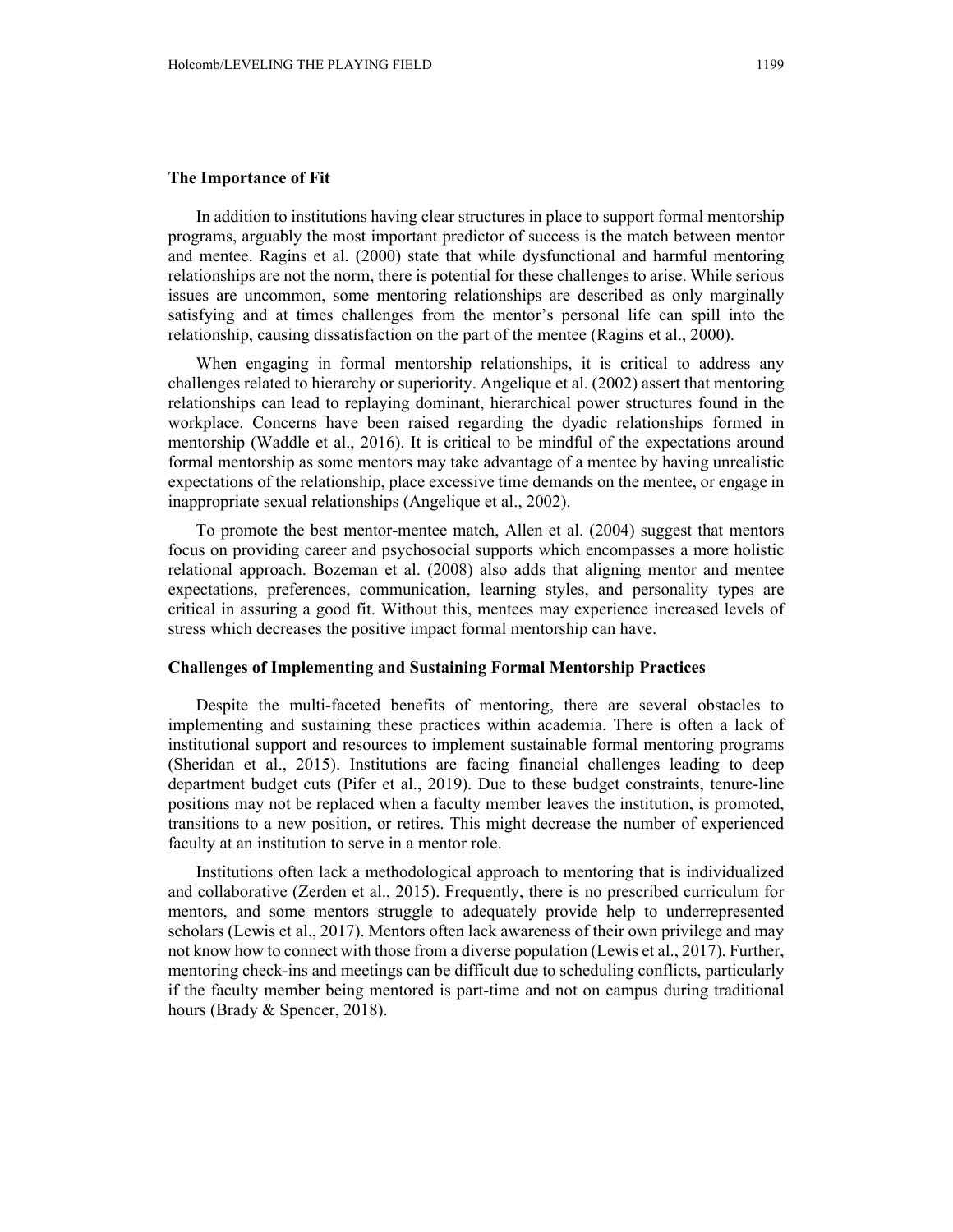Despite these challenges, mentors' express feelings of personal satisfaction in giving back to faculty (Salinas et al., 2020; Schmidt & Faber, 2016; Webber & Rogers, 2018). However, mentors resoundingly indicate mentorship would be a more sustainable practice if institutions were intentional in this process and provided additional staff or release time to assist in mentoring efforts (Brady & Spencer, 2018; Schmidt & Faber, 2016). To truly actualize the goal of higher education, institutions must commit to living their mission and values through the relational connection provided by formal mentorship practices. While these practices may have an associated cost to implement and sustain, faculty turnover, poor morale, and lower institutional outcomes also have a cost.

#### **Gaps in the Literature**

While qualitative research has been conducted to shed light on the experiences of faculty mentors and mentees, quantitative research is limited (Andreanoff, 2016). Additionally, there have been minimal studies that specifically explore the attitudes of those across social work departmental leadership positions on the impact of formal mentoring and the apparent disconnect between the benefits and the underutilization of mentorship in the academy. Research that explores this area would be valuable as those in positions of leadership create the department and institutional culture, set program initiatives, and prioritize where resources and energy will be expended.

Further, there has been minimal research that explores formal mentorship programs that specifically employ principles grounded in the RCT framework as well as how this perspective impacts faculty, social work departments, and institutions. There is a substantial body of literature on the positive impacts of formal mentorship on all faculty as well as literature on historically marginalized groups such as women, underrepresented minorities, and those in non-tenure track, part-time, adjunct, or intermittent positions. However, there is a lack of research on how formal mentorship grounded in RCT principles compares to other theoretical frameworks. Further, since this conceptual framework proposes a new set of integrated components, it is vital to determine its viability and impact through further research. Additional areas that would be beneficial to explore are the development and implementation of a formal mentorship curriculum for mentors and mentees using the components highlighted in this conceptual framework.

## **Proposed Conceptual Framework**

To respond to this need within the academy, this conceptual framework is offered as a mechanism to support formal mentorship practices within social work departments. The conceptual framework presented provides a roadmap to assist in the creation of formal mentorship practices based on professional values such as respect, inclusion, and empowerment that may significantly improve overall faculty and institutional culture. Through the integration of RCT principles, the core values identified in the NASW Code of Ethics, and the purpose of social work education as defined in the CSWE EPAS guidelines, formal mentorship can serve to address inequities situated within the academy in a manner that is consistent with our professional and professorial responsibilities. In this spirit, this author strongly urges those at institutional and departmental levels to employ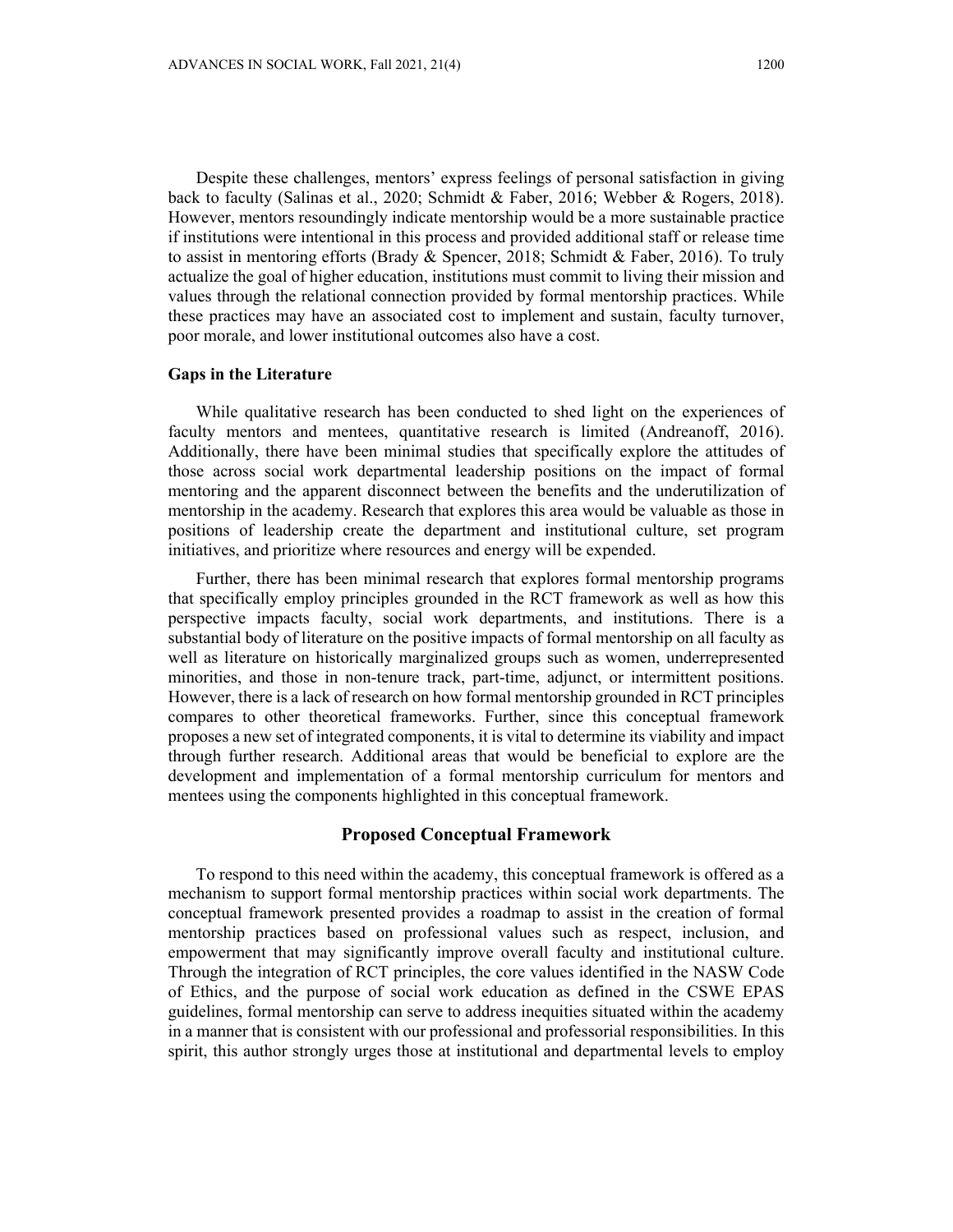formal mentorship practices with all faculty members; however, attention should be paid to those from historically oppressed groups within the academy.

To understand these components more thoroughly, each will be explored individually. Following this, a discussion will be presented identifying how each component is integrated into this framework. Finally, a diagram of the conceptual framework is presented.

## **Relational Cultural Theory**

The main theory integrated within this conceptual framework is Relational Cultural Theory. RCT, originally developed by the well-known feminist scholar and activist Dr. Jean Baker Miller, asserts that growth occurs through connection, mutual and empathic relationships, and empowerment (Jordan & Hartling, 2008; Miller, 1986). RCT has three implicit assumptions that fit well within a formal mentorship paradigm focused on the inclusion of marginalized groups in the academy. This theory is unapologetically pro-social justice oriented and focuses on marginalized and oppressed groups by utilizing a depathologizing perspective to view relational approaches in non-judgmental contexts (Comstock et al., 2008; Duffy & Trepal, 2016). Explicit assumptions of RCT also connect to formal mentorship endeavors. The core belief of RCT is that people seek connection, which can be achieved through empathy and empowerment (Jordan & Hartling, 2008). Growth-fostering relationships are actualized by increasing a person's sense of worth as well as the ability for each person to view him/herself more clearly within the context of the relationship (Jordan & Hartling, 2008). Finally, RCT emphasizes the necessity of environments to be responsive to individual needs through outwardly recognizing and correcting power differentials and oppressive imbalances (Comstock et al., 2008). Employing formal mentoring practices that apply components of RCT directly allows for the acknowledgment and challenging of structural power imbalances that are often perpetuated within the academy.

#### **Core Values of the NASW Code of Ethics**

The second component within this integrated conceptual framework on formal mentorship uses the six core values of the NASW Code of Ethics which serves as an anchor for the profession. The purpose of the NASW Code of Ethics (2017) is to provide the profession with a basic set of values, ethical principles, and standards that guide the conduct of social workers, regardless of practice setting. Formal mentorship within the academy fits squarely within each of these six core values: service, social justice, dignity and worth of the person, the importance of human relationships, integrity, and competence.

The value of service requires social workers to help those in need, which directly relates to acclimating faculty throughout their career to the many responsibilities within the academy. A lack of formal mentorship within the academy disproportionately impacts the groups that are the focus of this article, an issue connected to the value of social justice. Systems of oppression that further marginalize groups within higher education must be confronted by social work educators. This is accomplished through employing formal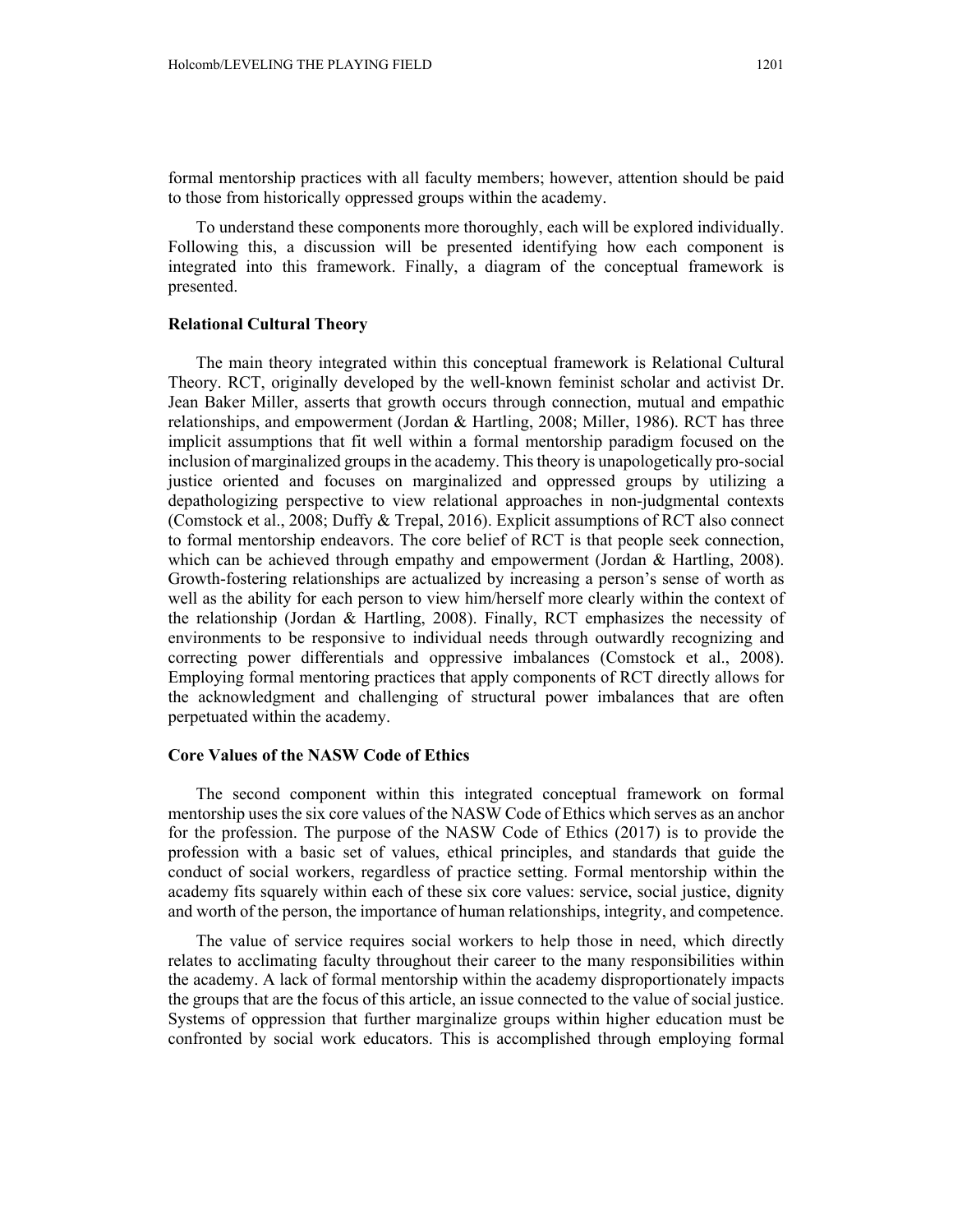mentoring practices that respect the inherent dignity and worth of a person through mindful consideration of individual differences, appreciation of diversity, and connection through relational practices.

Next, social workers recognize the importance of human relationships by strengthening, restoring, maintaining, and enhancing relationships with all people to ensure overall well-being and belonging. This value is clearly demonstrated through the authentic connection and empowerment found within formal mentoring practices. The value of integrity requires social workers to act in a trustworthy manner that promotes ethical practices particularly within the institutions they are affiliated with. This value can be demonstrated within formal mentorship practices. The mentor-mentee relationship is critical in acclimating faculty to the department and the larger institution's practices. Finally, competence is demonstrated through the development and enhancement of professional expertise, transmitted through the mentor-mentee relationship.

## **Council on Social Work Education's Educational Policy and Accreditation Standards**

The third component integrated within this conceptual framework is the 2015 CSWE (2015) EPAS which is the basis to view social work education. It should be noted that the 2022 EPAS is in draft form and as it is currently written includes no provisions for formal faculty mentorship. Adding this provision should be considered. According to CSWE, the purpose of social work education is to promote human and community well-being, respect human diversity, and enhance quality of life through the pursuit of social and economic justice. Within these standards, there are sections related to the implicit curriculum where formal mentorship would clearly serve as a benefit to educators and social work programs. Specifically, sections related to the culture of human interchange, support for difference and diversity, and the recruitment and retention of personnel support the inclusion of formal mentoring. Embedding formal mentorship into the accreditation standards and embracing a commitment to this in the academy would ensure all social work programs are firmly grounded in the core values of the social work profession, which is the obligation of all accredited programs. Living the core values of the profession and espousing, through actions, the ethical principles of social work, the professoriate is called to make substantial change to address the inherent disparities noted within the academy. In achieving this systemic change, the professoriate would be fully recognizing the overarching purpose of higher education. Formal mentorship, through its endeavor to level this uneven playing field, therefore, is a means to actualize this goal.

## **Integration of Components**

When considering integrating the three components of this conceptual framework, the author sought to connect the core values of social work with the educational practices that guide social work programs. Equally important to the author was the focus on relationships and empowerment as the catalyst to impact change and sustainable outcomes on an individual, departmental, and institutional level. RCT serves as the theoretical underpinnings of this conceptual framework and connects seamlessly to the profession of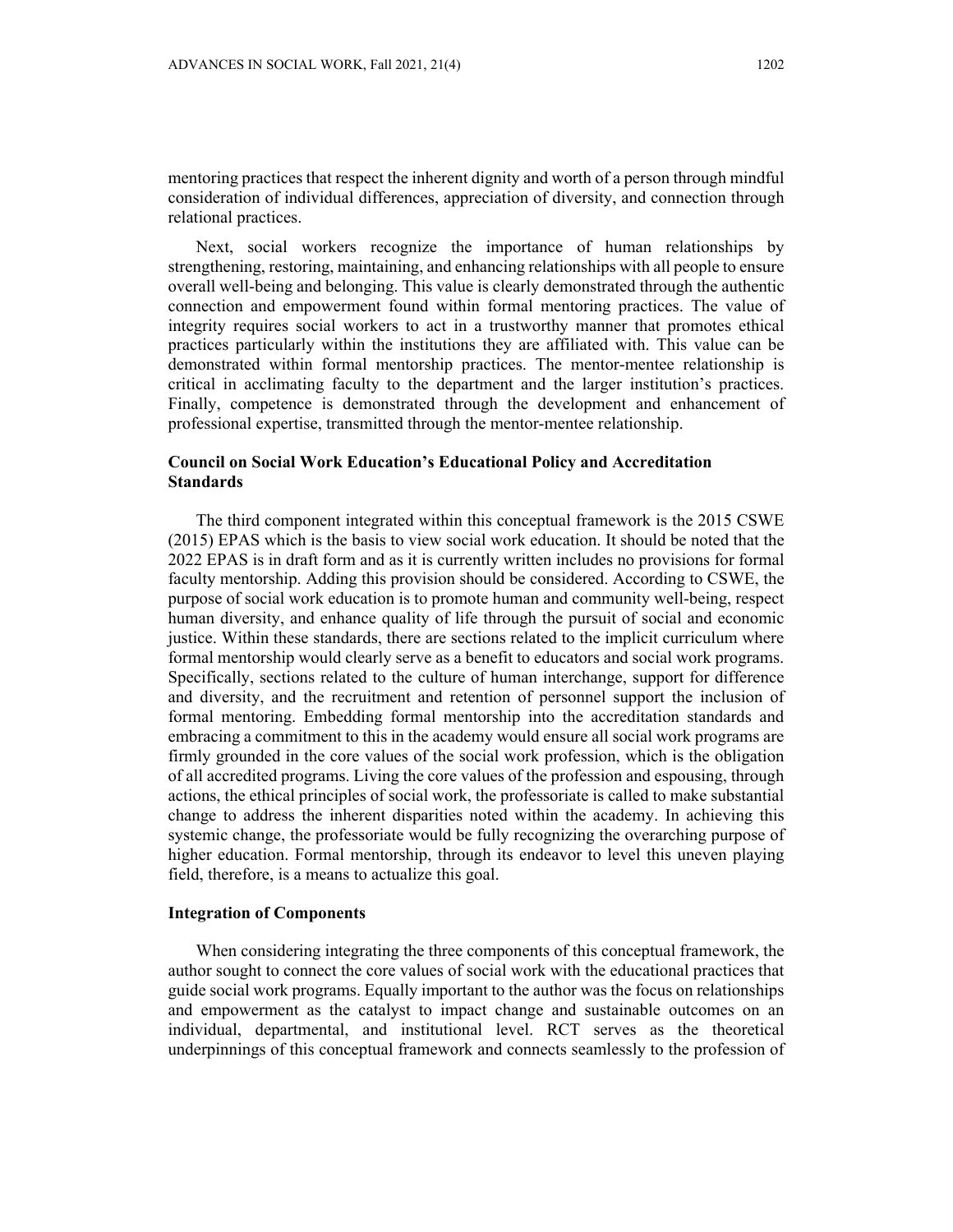social work and to the overarching goals of social work education. By using a relationallybased framework that connects to the social work profession's core values, and to the purpose of social work education, formal mentorship can serve as the beginning point to empower faculty who are often excluded. Marginalized faculty members are often silenced within the academy. This exclusion is noted in disparities related to the overall culture, voice in governance, and true belonging within the structure of the academy (Clark et al., 2011; Fagan-Wilen et al., 2006; Hoyt et al., 2008; Shobe et al., 2014).

This framework is a step towards beginning the critical work necessary to rebalance uneven power structures, oppression, and marginalization found within higher education. By integrating these components, a supportive departmental and institutional culture can be created where the explicit curriculum can be fully recognized. Within this framework, the implicit curriculum is transparent and no longer a secret that only some faculty gain access to. As such, providing formal mentorship for faculty is a necessity that should be fully embraced by social work educators as it aligns with the profession's responsibilities and values. Figure 1 depicts this integrated conceptual framework.

#### **Discussion**

Providing formal mentorship supports for all faculty is critical to actualizing the purpose of higher education and to fulfilling the responsibilities of social work educators. Social workers should be committed to advocating for and implementing inclusive, relationally-based practices on a mentor-mentee level and institutional level for historically marginalized groups within the academy. Examples of inclusive and relationally-based mentor-mentee practices include developing reciprocal relationships built on mutual respect, empathy, and empowerment; providing intentional connections and guidance for mentees navigating the challenging climate of higher education; and acknowledging and actively addressing inherent power differentials often based on concepts of exclusion (Alvarez & Lazzari, 2016; Angelique et al., 2002; Chadiha et al., 2014, Denson et al., 2018; Miller, 1986). On an institutional level, social workers should be committed to advocating for flexible and inclusive policies to meet faculty life obligations; recognize and celebrate faculty contributions; challenge practices that are exclusionary and based on privilege; and actively seek to recruit and retain underrepresented faculty (Chun & Evans, 2008; Duntley-Matos, 2014).

Formal mentorship practices are a vital part of empowering, supporting, recruiting, and retaining a diverse faculty. There is a substantial body of literature that demonstrates the positive impact formal mentorship has on faculty, institutions, student outcomes, and the social work profession. Despite these benefits formal mentorship remains woefully underutilized, particularly for the most marginalized groups within the academy. To counter these power differentials and disparities, this author strongly argues for the inclusion of formal mentorship, based on the integrated components of this conceptual framework, to the EPAS guidelines.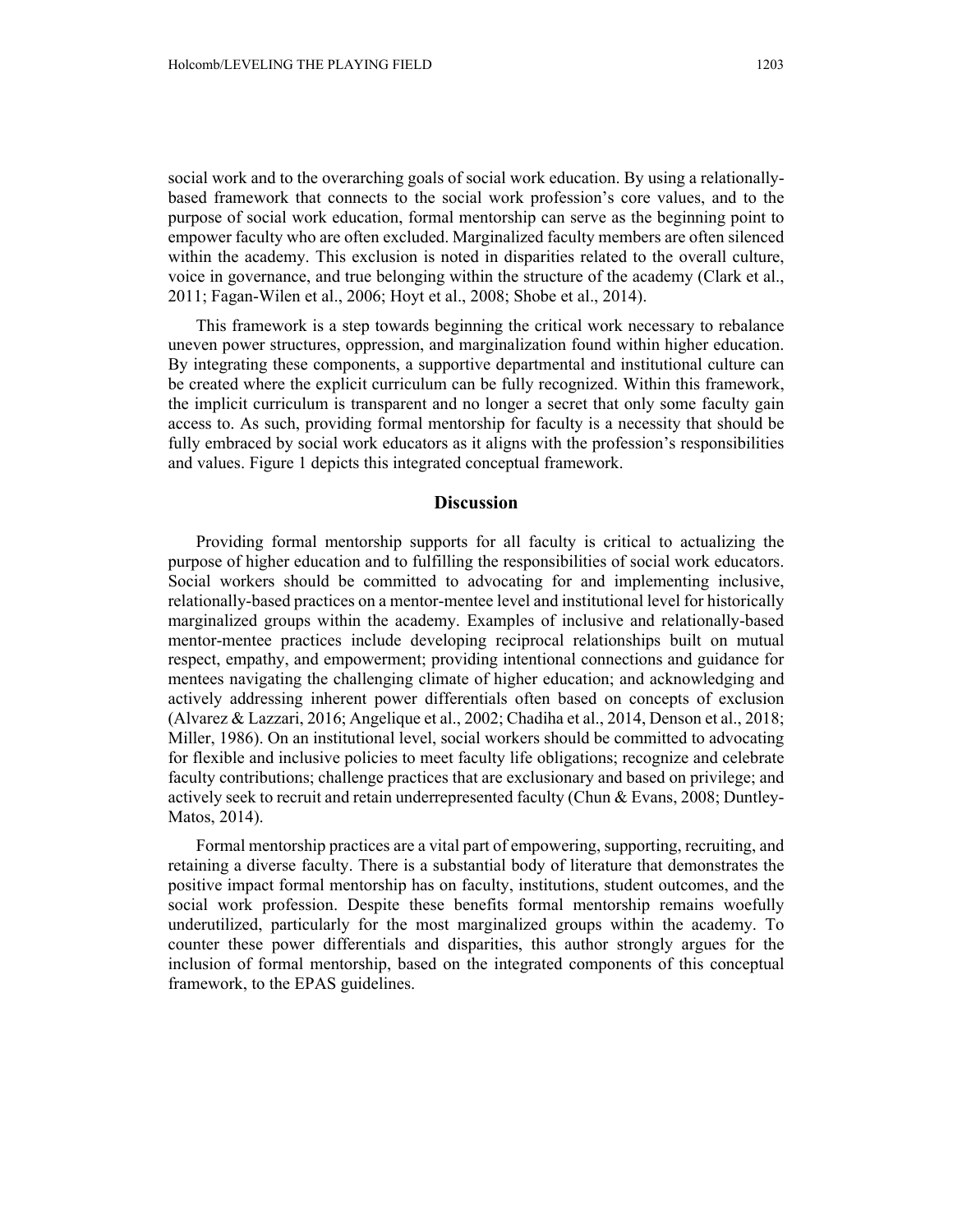|                            | <u>1 цен</u> е 1.1 отнастительно сопернат гатенот ротвоена потк<br><b>Principles</b>                                                                                                                                                                               |                                                                                                                                                                                                                                                                                                                                                                                                                                             |                                                                                                                                                                                                                                                                                                                                                                                                |  |  |
|----------------------------|--------------------------------------------------------------------------------------------------------------------------------------------------------------------------------------------------------------------------------------------------------------------|---------------------------------------------------------------------------------------------------------------------------------------------------------------------------------------------------------------------------------------------------------------------------------------------------------------------------------------------------------------------------------------------------------------------------------------------|------------------------------------------------------------------------------------------------------------------------------------------------------------------------------------------------------------------------------------------------------------------------------------------------------------------------------------------------------------------------------------------------|--|--|
|                            | Connection achieved through<br>empathy & empowerment                                                                                                                                                                                                               | Responsive environment                                                                                                                                                                                                                                                                                                                                                                                                                      | Rebalance power differentials                                                                                                                                                                                                                                                                                                                                                                  |  |  |
| <b>Mentor Relationship</b> | Mentor & mentee engage in a<br>reciprocal relationship where each<br>are seen as a whole person. Mutual<br>respect & trust are formed within the<br>context of a growth-fostering<br>relationship. Empowerment occurs<br>through building confidence &<br>success. | Mentor provides connections for mentee $\&$<br>assists in professional development.<br>Coaching & professional advice is provided<br>to assist the mentee in navigating the<br>institutional & political environment.                                                                                                                                                                                                                       | Intentional focus on hierarchical relationships<br>& historical marginalization. Power<br>differentials in relationships acknowledged &<br>work towards balancing. Differences in<br>background recognized with commitment to<br>life-long learning that is inclusive. Trust is built<br>by acknowledging each person is an expert of<br>their own experience that are honored $\&$<br>valued. |  |  |
| Institution                | Policies are flexible & inclusive.<br>Policies reflect real-world<br>challenges faculty encounter & are<br>responsive to their needs.<br>Institutional leadership expresses<br>gratitude & demonstrates that<br>faculty are valued.                                | Faculty input sought & pro-active approach<br>is taken to reduce barriers. When issues<br>arise, institution responds appropriately.<br>Department & larger institution provides<br>faculty with tangible supports to meet<br>developmental goals. A thorough<br>examination of historical policies that<br>prioritize/ privilege only a few while<br>excluding others occurs with a commitment<br>to change exclusive policies & practices | Acknowledge inherent structural power<br>differentials that continue to marginalize<br>groups within the academy. Commitment to<br>eliminating patterns of marginalization &<br>enhancing efforts to recruit & retain<br>underrepresented faculty.                                                                                                                                             |  |  |
| <b>Outcomes</b>            | Faculty are more connected to their<br>institution & experience feelings of<br>belonging, understanding, success,<br>& are valued.                                                                                                                                 | Justice oriented environment that meets<br>individual, department, & institutional<br>needs.                                                                                                                                                                                                                                                                                                                                                | Creation of a more equitable & justice-oriented<br>culture where difference & diversity are<br>celebrated.                                                                                                                                                                                                                                                                                     |  |  |

|  |  | Figure 1. Formal Mentorship Conceptual Framework for Social Work |  |
|--|--|------------------------------------------------------------------|--|
|  |  |                                                                  |  |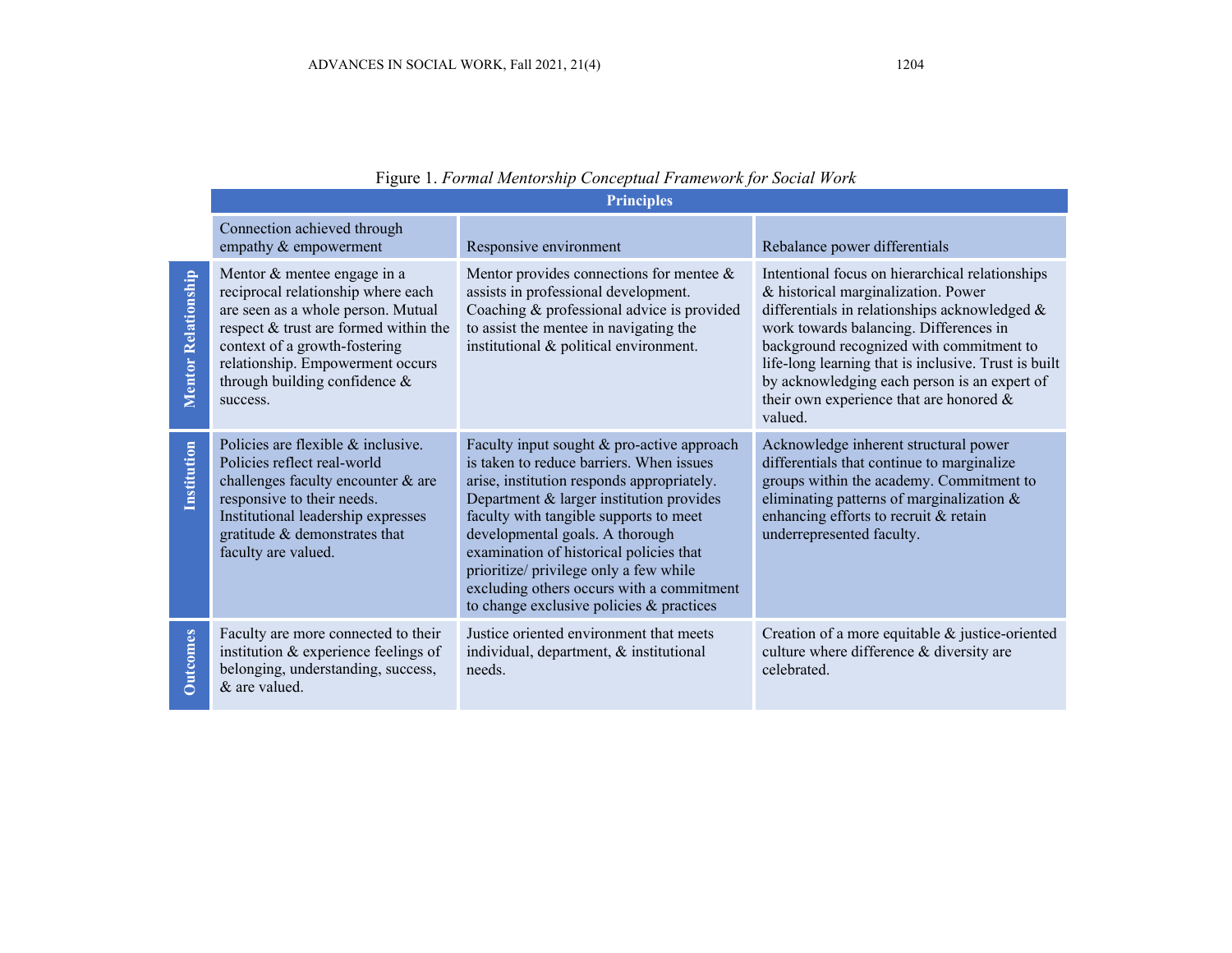## *Implications for Social Work Education*

The impact of formal mentorship cannot be overstated and is repeatedly demonstrated within the literature. Recruitment and retention of a more diverse faculty body, a more positive department and institutional work culture, and a more satisfied and engaged faculty body are present when formal mentorship is intentionally employed. Formal mentorship that is consistent with this conceptual framework would positively impact these outcomes and work to shift the paradigm within higher education. As the landscape and culture of higher education is changing, it is more important than ever to implement formal mentorship supports to ensure faculty, departmental, and institutional success. There are significant implications and challenges presented within higher education due to this shifting landscape. These challenges can be mitigated by implementing formal mentorship. It is imperative that the profession continue to maintain its focus on the guiding purpose of social work education, which is to promote human and community well-being, respect human diversity, and enhance quality of life through the pursuit of social and economic justice. Given this charge, it is our professional duty to provide formal mentorship supports to all faculty, particularly those who are often the most marginalized. Therefore, we are called as a profession to re-affirm our commitment to the purpose of social work education.

## *Limitations*

The topic of formal mentorship is complex in nature. Thus, there are multiple avenues to explore what approach is the best in terms of supporting faculty within the academy. As this article is conceptual in nature, it presents one perspective on how to view, organize, and study the phenomenon of formal mentorship. This approach may not work for all departments or types of institutions. As noted previously, multiple approaches to formal mentorship have been considered with varying levels of success. This conceptual framework adds to the existing body of literature on the topic and warrants further exploration and testing to ascertain its viability within departments and institutions.

#### **Conclusion and Recommendations**

Advocating for marginalized groups is a fundamental responsibility of the social work profession. Historically, social work's roots and ethical obligations are grounded in a commitment to social justice, equality, and inclusivity. Considering this focus, it is a professional imperative that those within the academy advocate to mitigate the disparities that exist within higher education for women, underrepresented minorities, and those in non-tenure track positions. The literature on the positive impact formal mentorship has, particularly for these marginalized groups, is well-established and compelling. Despite this, there has been a lack of response from the majority within the academy to address these inequities. This silence has further disempowered those most vulnerable within higher education.

In response, this integrated conceptual framework acknowledges the disparities and presents a path forward that mitigates the inequities through the inclusion of formal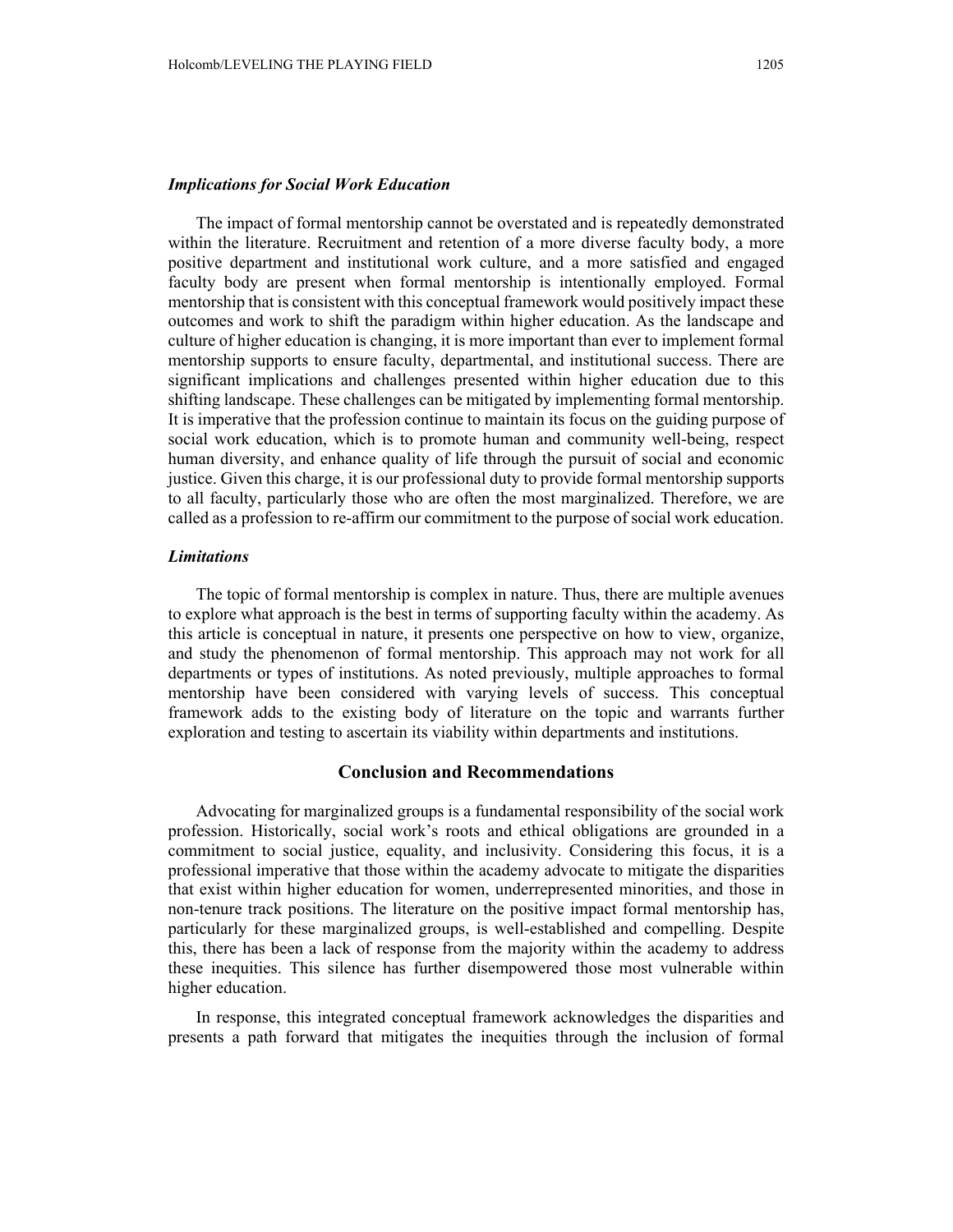mentorship practices for all faculty members. By instituting formal faculty mentorship practices consistent with this conceptual framework, inherent power differentials within the academy are brought to the forefront. These issues are explicitly recognized in the mentor-mentee dyad, as well as at an institutional level. This recognition and active work towards addressing these disparities begins to move the needle towards an inclusive system where diversity is respected and true growth-fostering and connecting relationships are actualized. The author proposes that formal mentorship practices should be included in the EPAS guidelines to address these disparities. These practices solidify a commitment to support faculty, departments, and institutions. This addition should be viewed through a supportive lens and not as an infringement on academic freedom or as a mechanism to prescribe a strict matrix of activities and tasks that must be completed. This addition would ensure that all accredited social work programs provide formal mentorship supports to faculty but leaves the implementation of such practices to the individual schools' best judgement given their unique position in understanding their faculty as well as their departmental and institutional needs.

#### *Future Research*

While formal mentorship is not a new concept within higher education, further study regarding this topic is needed. There is a lack of literature related to implementing formal mentorship based on the integrated components put forth in this conceptual framework. Both quantitative and qualitative research is needed to explore whether this framework is a viable model for faculty mentorship. Further, creating a curriculum based on these integrated components would provide concrete support and a professional knowledge base to mentors and social work departments who wish to implement a formal mentorship program based on these principles.

Additionally, there is a lack of research on institutional and departmental leaderships' commitment to implementing and sustaining formal mentorship practices. This author is engaged in exploratory research to ascertain a deeper understanding of the attitudes toward formal mentoring among those in leadership positions. To date there is limited literature available on how this population views formal mentorship opportunities. This is a critical voice to capture and thus warrants further investigation. Understanding the value those in leadership positions place on mentoring is essential in identifying the apparent disconnect between the benefits and implementation of formal mentorship. Finally, it is imperative that those in departmental and institutional leadership positions value and promote formal mentorship opportunities throughout the careers of faculty. Formal mentorship, based on relational concepts, should be aligned with the vision, mission, and core values of the institution, and be viewed as an integral part in achieving educational excellence.

#### **References**

Allen, J., Huggins-Hoyt, K., Holosko, M., & Briggs, H. (2018). African American social work faculty: Overcoming existing barriers and achieving research productivity. *Research on Social Work Practice, 28*(3), 309-319. https://doi.org/10.1177/1049731517701578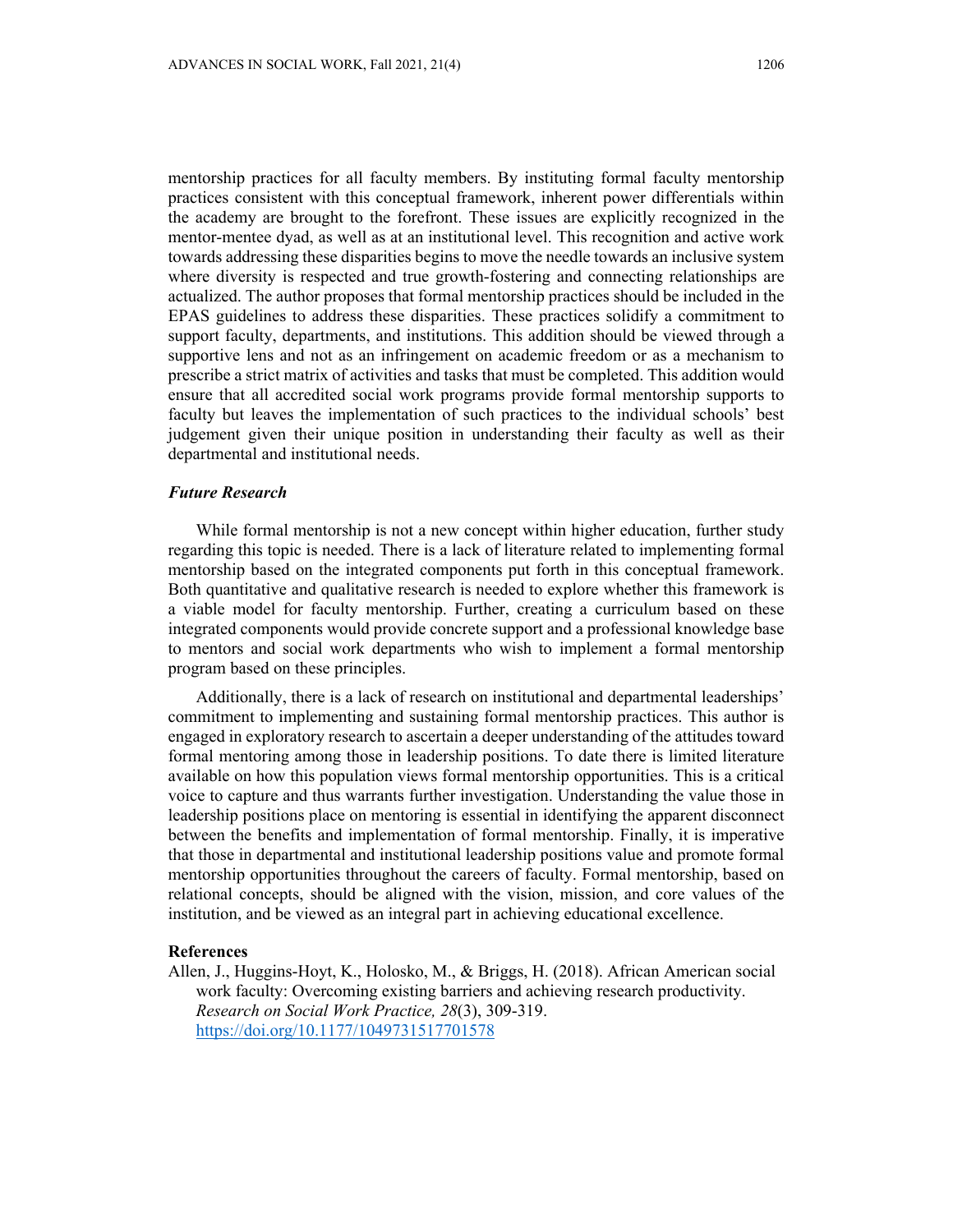- Allen, T., Eby, L., Poteet, M., Lentz, E., & Lima, L. (2004). Career benefits associated with mentoring for protégés: A meta-analysis. *Journal of Applied Psychology, 89*(1), 127-136. https://doi.org/10.1037/0021-9010.89-1.127
- Alvarez, A. & Lazzari, M. (2016). Feminist mentoring and relational cultural theory: A case example and implications. *Journal of Women and Social Work, 31*(1), 41-54. https://doi.org/10.1177/08861099/15612512
- Andreanoff, J. (2016). Issues in conducting quantitative studies on the impact of coaching and mentoring in higher education. *International Journal of Evidence Based Coaching and Mentoring, 10*, 202-216. https://doi.org/10.24384/IJEBCM/S10
- Angelique, H., Kyle, K., & Taylor, E. (2002). Mentors and muses: New strategies for academic success. *Journal of Innovative Higher Education, 26*(3), 195-209. https://doi.org/10.1023/A:1017968906264
- Bozeman, B. & Feeney, M. (2008). Mentoring matching: A 'goodness of fit' model. *Journal of Administration Society, 40*(5), 465-482. https://doi.org/10.1177/0095399708320184
- Brady, S. & Spencer, M. (2018). Supporting and mentoring new social work instructors: A formative evaluation of the TEAM program. *Journal of the Scholarship of Teaching and Learning, 18*(2), 24-38. https://doi.org/10.14434/josotl.v18i22334
- Byars-Winston, A., Womack, V., Butz, A., McGee, R., Quinn, S., Utzerath, E., Saetermoe, C., & Thomas, S. (2018). Pilot study of an intervention to increase cultural awareness in research mentoring: Implications for diversifying the scientific workplace. *Journal of Clinical and Translational Science, 2*(2), 86-94. https://doi.org/10.1017/cts.2018.25
- Carmel, R. & Paul, M. (2015). Mentoring and coaching in academia: Reflection on a mentoring/coaching relationship. *Policy Futures in Education, 13*(4), 479-491. https://doi.org/10.1177/1478210315578562
- Chadiha, L., Aranda, M., Biegel, D., & Chang, C. (2014). The importance of mentoring in faculty members of color in schools of social work. *Journal of Teaching in Social Work, 34*, 351-362. https://doi.org/10.1080/08841233.2014.937891
- Chun, E., & Evans, A. (2008). Demythologizing diversity in higher education. *Diverse Issues in Higher Education, 25*(2), 32-33.
- Clark, H., Moore, B., Johnston, L., & Openshaw, L. (2011). Using adjuncts in social work education: Challenges and rewards. *Social Work Education, 30*(8), 1012-1021. https://doi.org/10.1080/02615479.2010.534450
- Comstock, D., Hammer, T., Strentzsch, J., Cannon, K., Parsons, J., & Salazar, G. (2008). Relational-cultural theory: A framework for building relational, multicultural, and social justice competencies. *Journal of Counseling and Development, 86*(3), 279-287. https://doi.org/10.1002/j.1556-6678.2008.tb00510.x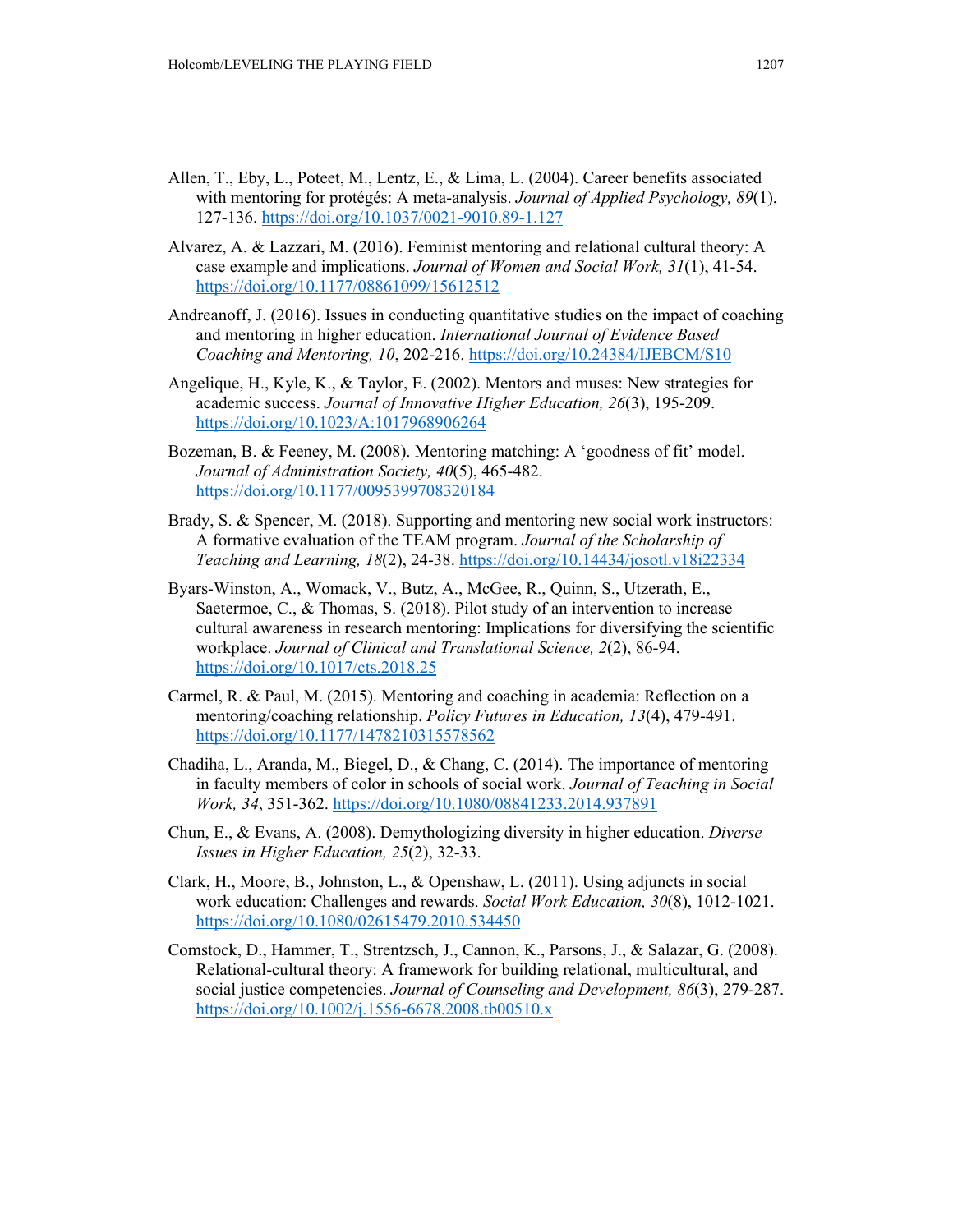- Council on Social Work Education. (2015). *2015 Educational policy and accreditation standards*. https://www.cswe.org/Accreditation/Standards-and-Policies/2015-EPAS
- Davis, A. (2009). Empowering African American women in higher education through mentoring. *Journal of the National Society of Allied Health, 6*(7), 53-59.
- Denson, N., Szelenyi, K., & Bresonis, K. (2018). Correlates of work-life balance for faculty across racial/ethnic groups. *Research in Higher Education, 59*, 226-247. https://doi.org/10.1007/s11162-017-9464-0
- Duffy, T. & Trepal, H. (2016). Relational cultural theory: Introduction to the special section on relational cultural theory. *Journal of Counseling and Development, 94*(4), 379-382. https://doi.org/10.1002/jcad.12095
- Duntley-Matos, R. (2014). Transformative complicity and cultural humility: De- and reconstructing higher education mentorship for under-represented groups. *Qualitative Sociology, 37*(4), 443-466. https://doi.org/10.1007/S11133-014-9289-5
- Eby, L., Allen, T., Evans, S., Ng, T., & DuBois, D. (2008). Does mentoring matter? A multidisciplinary meta-analysis comparing mentored and non-mentored individuals. *Journal of Vocational Behavior, 72*, 254-267. https://doi.org/10.1016/j.jvb.2007.04.005
- Ellison, M. & Raskin, M. (2014). Mentoring field directors: A national exploratory study. *Journal of Social Work Education, 50*(1), 70-83. https://doi.org/10.1080/10437797.2014.856231
- Espino, M. & Zambrana, R. (2019). How do you advance here? How do you survive? An exploration of under-represented minority faculty perceptions of mentoring modalities. *Review of Higher Education, 42*(2), 457-484. https://doi.org/10.1353/rhe.2019.003
- Fagan-Wilen, R., Springer, D., Ambrosino, B., & White, B. (2006). The support of adjunct faculty: An academic imperative. *Social Work Education, 25*(1), 39-51. https://doi.org/10.1080/02615470500477870
- Gilroy, M. (2004). Helping women and minority faculty survive in academia: Views from within and without. *Hispanic Outlook in Higher Education, 14*(24), 1-5.
- Holosko, M., Barner, J., & Allen, J. (2016). Citation impact of women in social work: Exploring gender and research culture. *Research on Social Work Practice, 26*(6), 723-729. https://doi.org/10.1177/1049731515598374
- Holosko, M., Mishna, F., Graham, J., & Allen, J. (2018). Citation impact factors among faculty in Canadian social work programs. *Research on Social Work Practice, 28*(5), 619-627. https://doi.org/10.1177/1049731517707058
- Hoyt, J., Howell, S., Glines, L., Johnson, C., Spackman, J., Thompson, C., & Rudd, C. (2008). Assessing part-time faculty job satisfaction in continuing higher education: Implications for the profession. *Journal of Continuing Higher Education, 56*(1), 27- 38. https://doi.org/10.1080/07377366.2008.10400139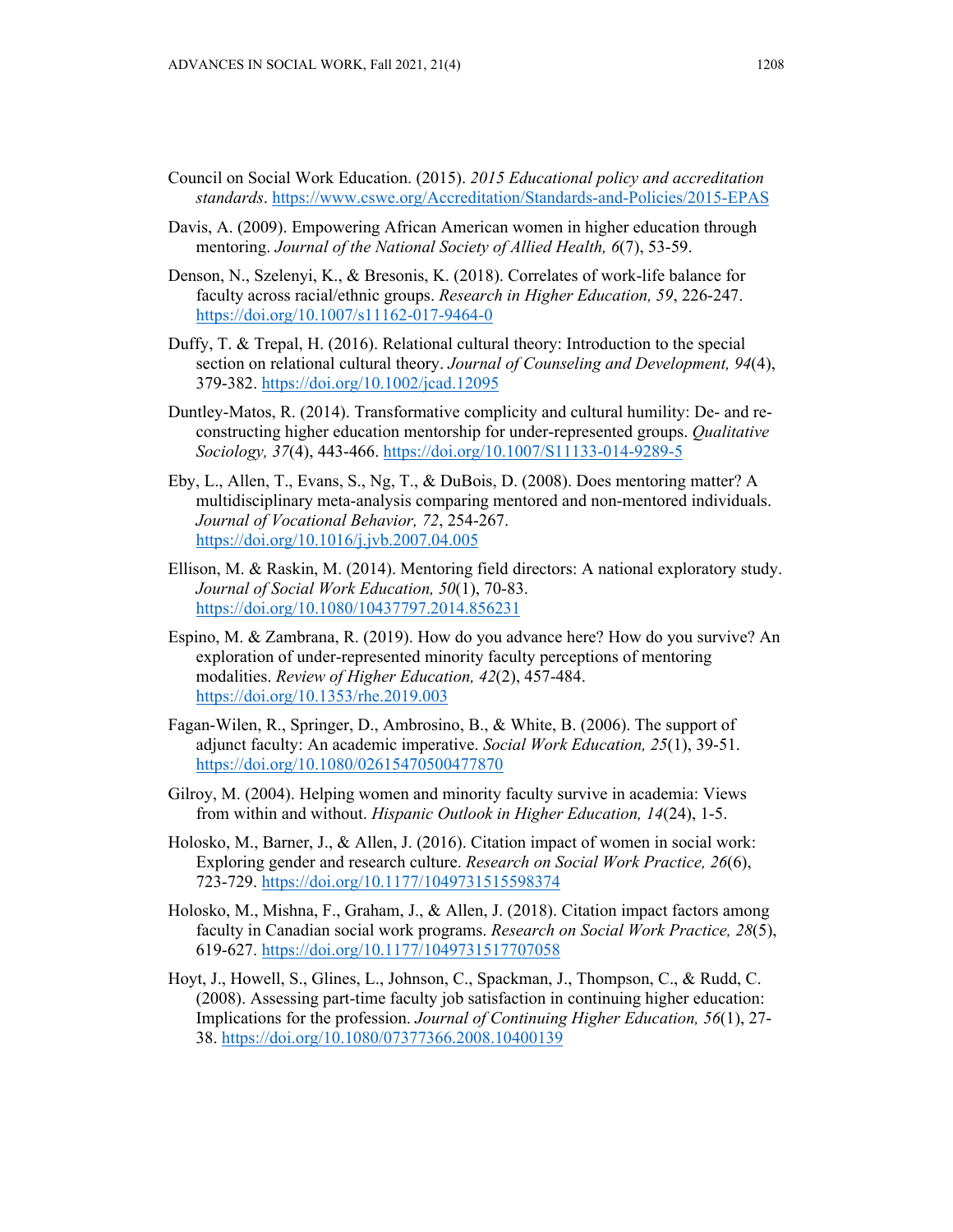- Jackson, K., Latimer, L., & Stoiko, R. (2017). The dynamic between knowledge production and faculty evaluation: Perceptions of the promotion and tenure process across disciplines. *Journal of Innovative Higher Education, 42,* 193-205. https://doi.org/10.1007/s10755-016-9378-3
- Jordan, J. & Hartling, L. (2008). New developments in relational-cultural theory. In M. Ballou & L.S. Brown (Eds.), *Rethinking mental health and disorder: Feminist perspectives* (pp. 48-70). Guilford.
- Lewis, V., Matrina, C., McDermott, M., Chaudron, L., Trief, P., & LaGuardia, J. (2017). Mentoring interventions for underrepresented scholars in biomedical and behavioral sciences: Effects on quality mentoring interactions and discussions. *CBE-Life Sciences Education Journal, 16*(3), 1-11. https://doi.org/10.1187/cbe.16-07-0215
- Miller, J. (1986). *Toward a new psychology of women*. Beacon Press.
- Miller, M., Mamiseishvili, K., & Lee, D. (2016). Administrative hierarchy and faculty work: Examining faculty satisfaction with academic leadership. *Journal of Academic Administration in Higher Education, 12*(1), 1-7.
- Muschallik, J. & Pull, K. (2016). Mentoring in higher education: Does it enhance mentees' research productivity? *Education Economics, 24*(2), 210-223. https://doi.org/10.1080/09645292.2014.997676
- National Association of Social Workers. (2017). NASW code of ethics. https://www.socialworkers.org/about/ethics/code-of-ethics/code-of-ethics-english
- National Center for Faculty Development and Diversity. (n.d.). On-demand access to mentoring, tools, and support you need to be successful in the academy. https://www.facultydiversity.org/
- National Institute of General Medical Science. (2020). *Culturally aware mentorship.*  https://www.nigms.nih.gov/News/meetings/Pages/tips-for-educators-andmentors.aspx
- Pifer, M., Baker, V., & Lunsford, L. (2019). Culture, colleagues, and leadership: The academic department as a location of faculty experiences in liberal arts colleges. *Review of Higher Education, 42*(2), 537-564. https://doi.org/10.1353/rhe.2019.0006
- Ragins, B., Cotton, J., & Miller, J. (2000). Marginal mentoring: The effects of type of mentor, quality of relationship, and program design on work and career attitudes. *Academy of Management Journal, 43*(6), 1177-1194. https://doi.org/10.2307/1556344
- Rivera, L. & Tilcski, A. (2019). Scaling down inequality: Rating scales, gender bias, and the architecture of evaluation. *American Sociological Review, 82*(2), 248-274. https://doi.org/10.1177/0003122419833601
- Robbins, S.P. (1989). Mentorship in social work education: Do women lose out? *Arete, 14*(1), 1- 9.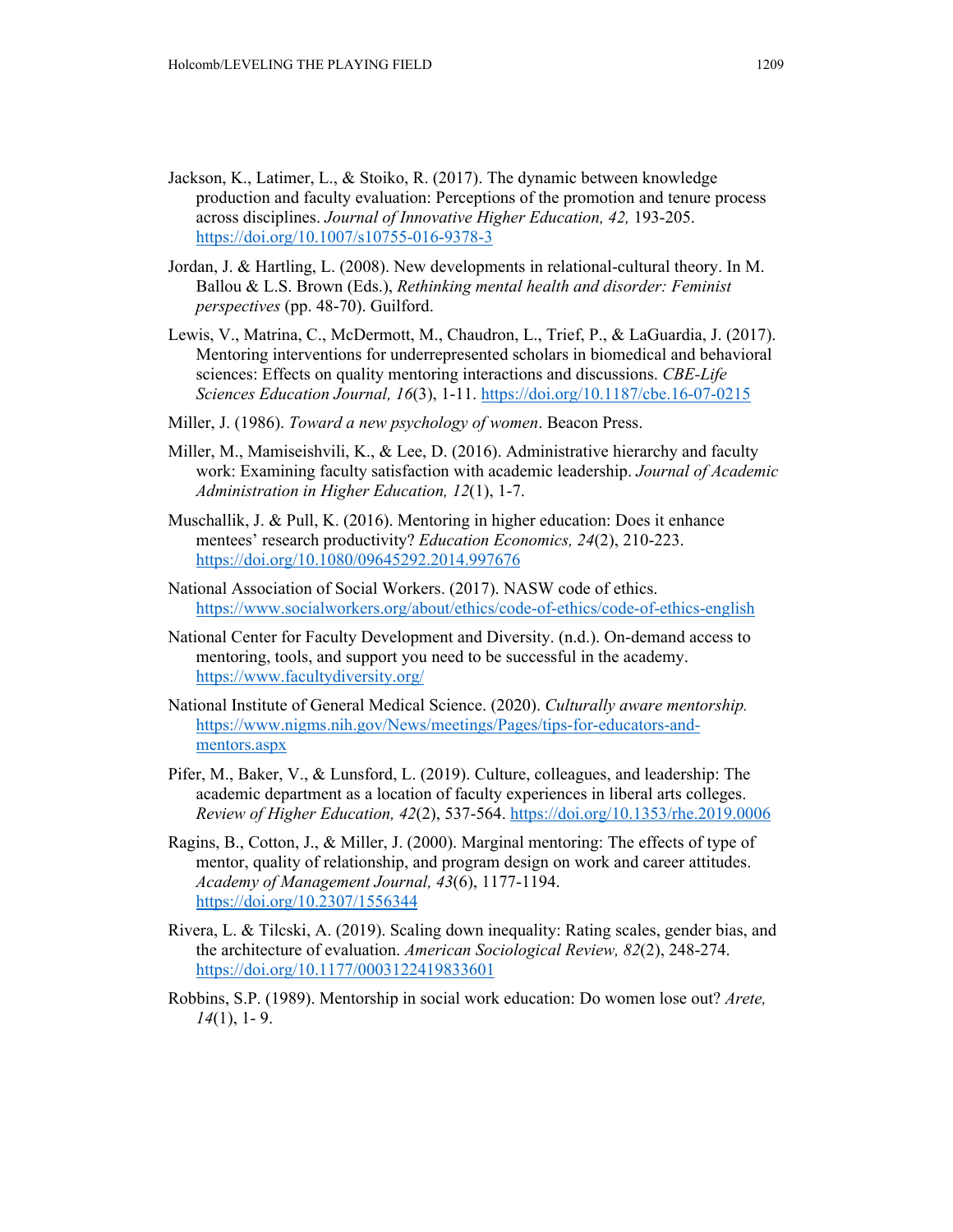- Ronfeldt, M. & McQueen, K. (2017). Does new teacher induction really improve retention? *Journal of Teacher Education, 68*(4), 394-410. https://doi.org/10.1177/0022487117702583
- Salinas, C., Riley, P., Camacho, L., & Floyd, D. (2020). Mentoring experiences and perceptions of Latino male faculty in higher education. *Hispanic Journal of Behavioral Sciences, 42*(1), 117-140. https://doi.org/10.1177/0739986319900026
- Sanders, S. (2011). The first 60 days: Early implications from a practitioner in transition to a professor. *International Journal of Education Leadership Preparation, 6*(4), 1- 10.
- Schmidt, E. & Faber, S. (2016). Benefits of peer mentoring to mentors, female mentees, and higher education institutions. *Mentoring and Tutoring: Partnership in Learning, 24*(2), 137-157. https://doi.org/10.1080/13611267.2016.1170560
- Sheridan, L., Murdoch, N., & Harder, E. (2015). Assessing mentoring culture: Faculty and staff perceptions, gaps, and strengths. *Canadian Journal of Higher Education, 45(4)*, 423-439.
- Shobe, M., Murphy-Erby, Y., & Sparks, J. (2014). Mentoring efforts to support part-time social work faculty members. *Mentoring & Tutoring: Partnership in Learning, 22*(5), 446-460. https://doi.org/10.1080/13611267.2014.983328
- Simon, C., Bowles, D., King, S., & Roff, L. (2004). Mentoring in the careers of African American women in social work education. *Affilia: The Journal of Women and Social Work, 19*(2), 132-145. https://doi.org/10.1177/0886109903262765
- Simon, C., Perry, A., & Roff, L. (2008). Psychosocial and career mentoring: Female African American social work education administrators' experiences. *Journal of Social Work Education, 44(*1), 9-22. https://doi.org/10.5175/JSWE.2008.20060081
- Smith, E., Calderwood, P., Storms, S., Lopez, P., & Colwell, R. (2016). Institutionalizing faculty mentoring within a community of practice model. *To Improve the Academy: A Journal of Educational Development, 35*(1), 35-71. https://doi.org/10.1002/tia2.20033
- Sorkness, C., Pfund, C., Ofili, E., Okuyemi, K., & Vishwanatha, J. (2017). A new approach to mentoring for research careers: The National Research Mentoring Network (NRMN). *BMC Proceedings, 11*(12), 171-182.
- Staniforth, D. & Harland, T. (2006). Contrasting views of induction: The experiences of new academic staff and their heads of department. *Journal of Learning in Higher Education, 7*(2), 185-196. https://doi.org/10.1177/1469787406064753
- Tower, L., Faul, A., Hamilton-Mason, J., Collins, W., & Gibson, P. (2015). Work-life fit: The intersection of developmental life cycle and academic life cycle. *Affilia: Journal of Women and Social Work, 30*(4), 519-532. https://doi.org/10.1177/0886109914555217